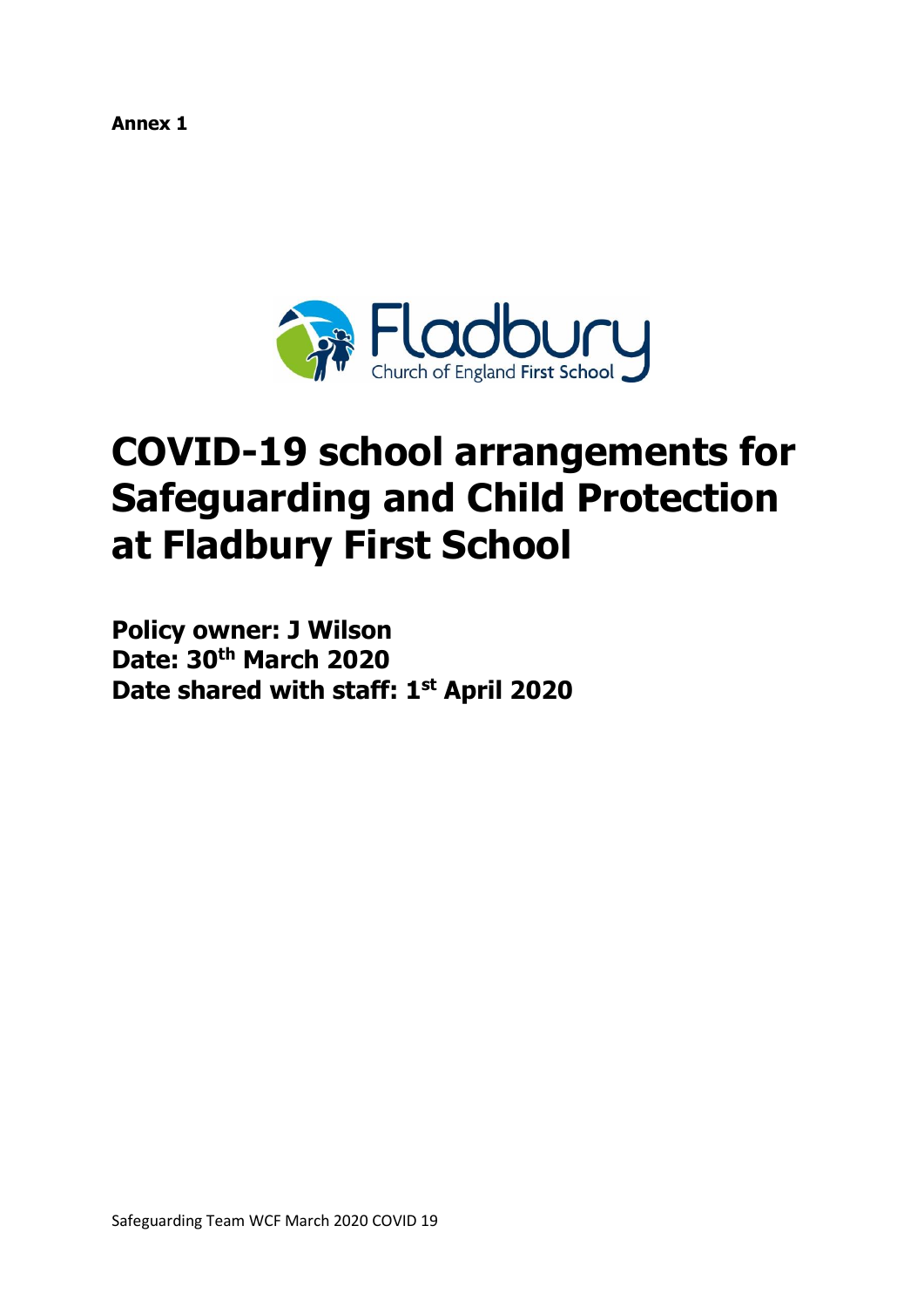# **1. Context**

From 20th March 2020 parents were asked to keep their children at home, wherever possible, and for schools to remain open only for those children of workers critical to the COVID-19 response - who absolutely need to attend.

Schools and all childcare providers were asked to provide care for a limited number of children - children who are vulnerable, and children whose parents are critical to the COVID-19 response and cannot be safely cared for at home.

This addendum of Fladbury First School Safeguarding, and Child Protection policy contains details of our individual safeguarding arrangements in the following areas: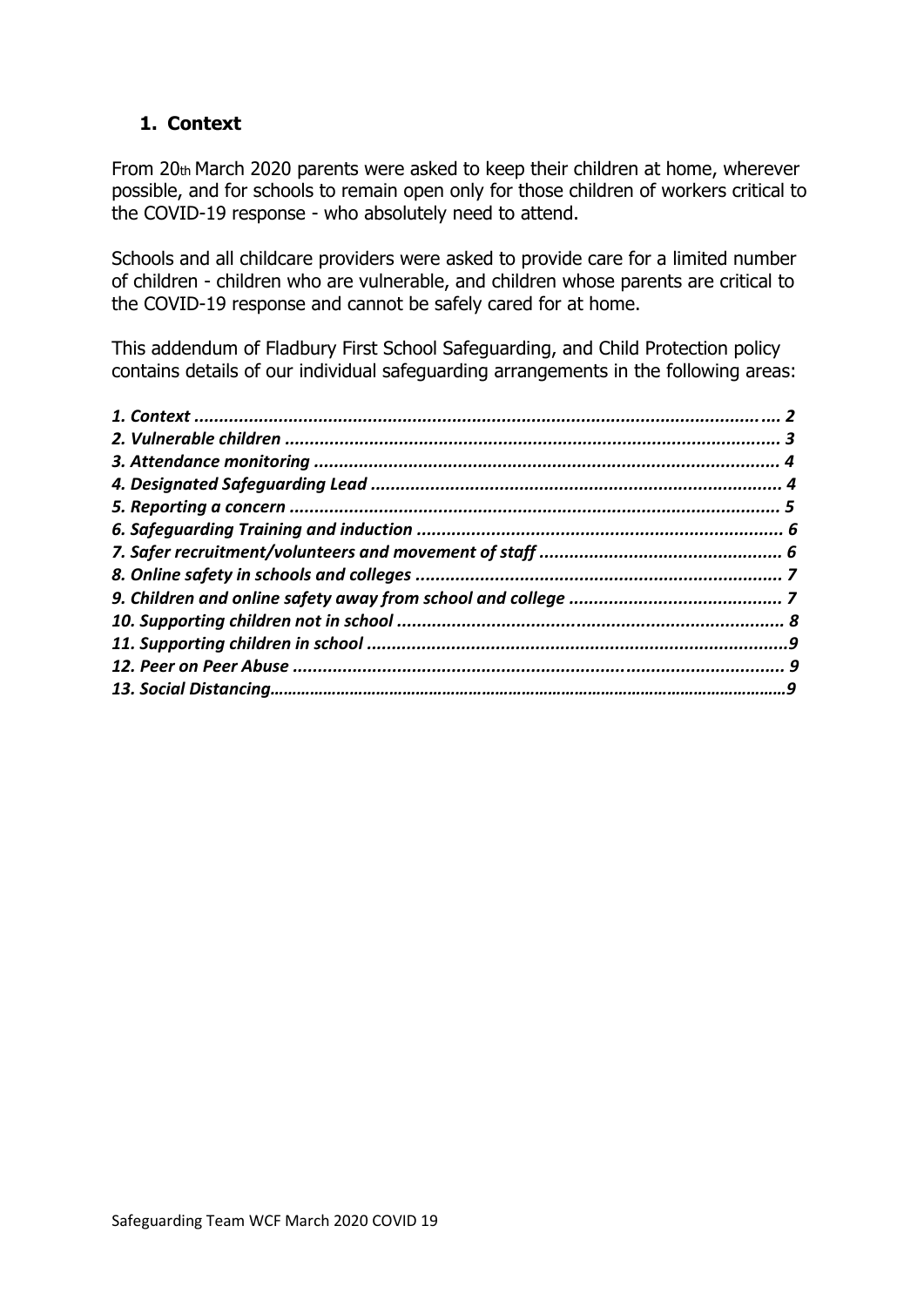#### **Key Contacts:**

| <b>Role</b>                                             | <b>Name</b>                           | <b>Email</b>                |
|---------------------------------------------------------|---------------------------------------|-----------------------------|
| <b>Designated</b><br><b>Safeguarding</b><br><b>Lead</b> | <b>Miss Julie</b><br>Wilson           | head@fladbury.worcs.sch.uk  |
| <b>Deputy</b><br><b>Designated</b>                      | <b>Mrs Elisa</b><br><b>Kirby/Miss</b> | edk12@fladbury.worcs.sch.uk |
| <b>Safeguarding</b><br>Lead(s)                          | <b>Zoe Pettit</b>                     | zp44@fladbury.worcs.sch.uk  |
| <b>Headteacher</b>                                      | <b>Miss Julie</b><br>Wilson           | head@fladbury.worcs.sch.uk  |
| <b>Safeguarding</b><br><b>Governor</b>                  | <b>Mrs Sue</b><br><b>Johnston</b>     | suejohnston@outlook.com     |
| <b>SENCO</b>                                            | <b>Miss Zoe</b><br><b>Pettit</b>      | zp44@fladbury.worcs.sch.uk  |

## **Vulnerable children**

Vulnerable children include those who have a social worker and those children and young people up to the age of 25 with education, health and care (EHC) plans. Those who have a social worker include children who have a Child Protection Plan and those who are looked after by the Local Authority. A child may also be deemed to be vulnerable if they have been assessed as being in need or otherwise meet the definition in section 17 of the Children Act 1989.

Those with an EHC plan will be risk-assessed in consultation with the Local Authority and parents, to decide whether they need to continue to be offered a school or college place in order to meet their needs, or whether they can safely have their needs met at home. This could include, if necessary, carers, therapists or clinicians visiting the home to provide any essential services. Many children and young people with EHC plans can safely remain at home.

Eligibility for free school meals in and of itself should not be the determining factor in assessing vulnerability.

Senior leaders, especially the Designated Safeguarding Lead (and deputy) know who our most vulnerable children are. They have the flexibility to offer a place to those on the edge of receiving children's social care support.

Fladbury First School will continue to work with and support children's social workers to help protect vulnerable children. This includes working with and supporting children's social workers and the local authority virtual school head (VSH) for lookedafter and previously looked-after children. The lead person for this will be: **Miss Julie Wilson**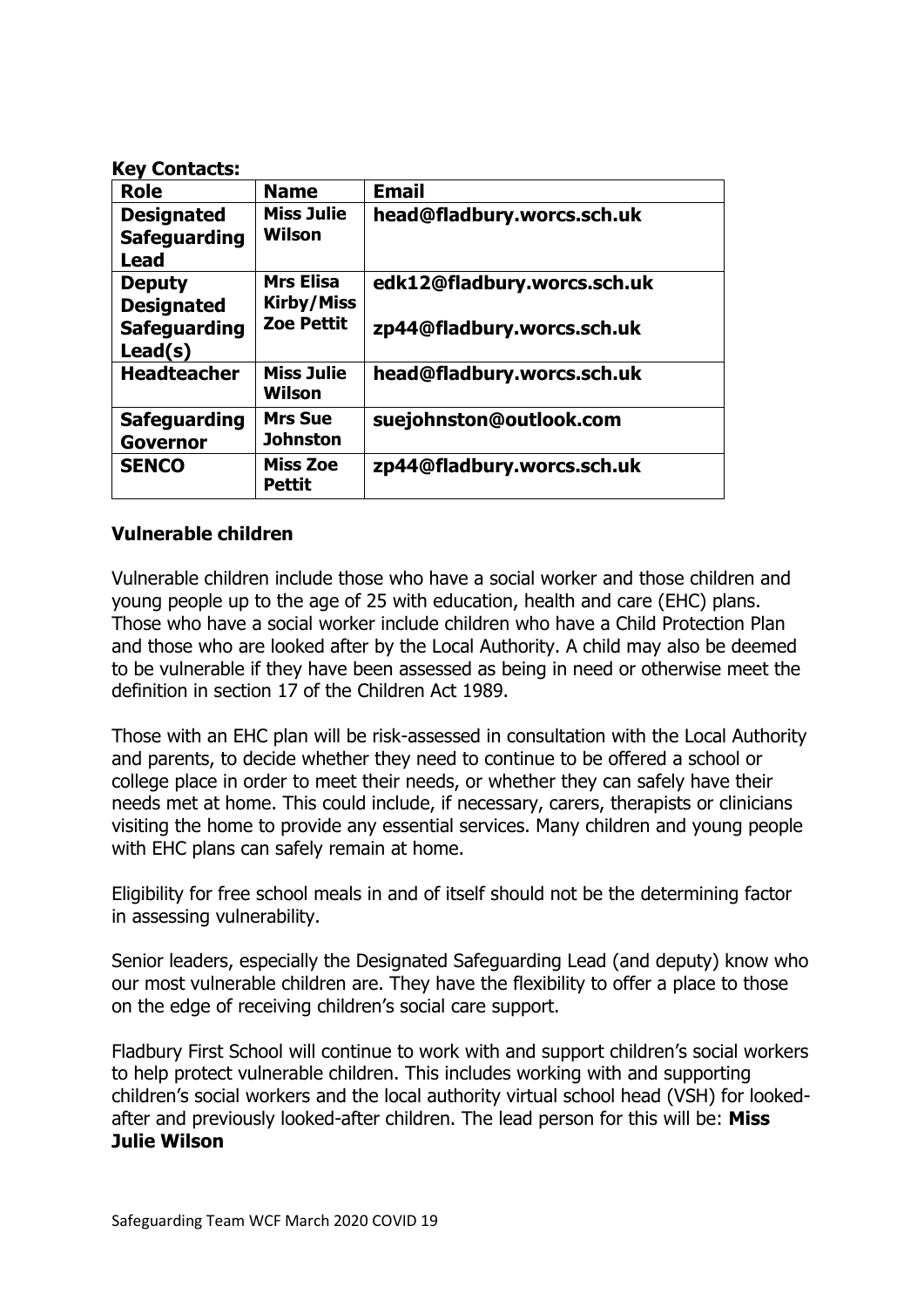There is an expectation that vulnerable children who have a social worker will attend an education setting, so long as they do not have underlying health conditions that put them at risk. In circumstances where a parent does not want to bring their child to an education setting, and their child is considered vulnerable, the social worker and Fladbury First School will explore the reasons for this directly with the parent.

Where parents are concerned about the risk of the child contracting COVID19, Fladbury First School or the social worker will talk through these anxieties with the parent/carer following the advice set out by Public Health England.

Fladbury First School will encourage our vulnerable children and young people to attend a school, including remotely if needed.

#### **Attendance monitoring**

Local authorities and education settings do not need to complete their usual daytoday attendance processes to follow up on non-attendance.

Fladbury First School and social workers will agree with parents/carers whether children in need should be attending school – Fladbury First School will then follow up on any pupil that they were expecting to attend, who does not. Fladbury First School will also follow up with any parent or carer who has arranged care for their child(ren) and the child(ren) subsequently do not attend.

To support the above, Fladbury First School will, when communicating with parents/carers and carers, confirm emergency contact numbers are correct and ask for any additional emergency contact numbers where they are available.

In all circumstances where a vulnerable child does not take up their place at school, or discontinues, we will notify their social worker.

#### **Designated Safeguarding Lead**

Miss Julie Wilson

The optimal scenario is to have a trained DSL (or deputy) available on site. Where this is not the case a trained DSL (or deputy) will be available to be contacted via phone or online video - for example when working from home.

Where a trained DSL (or deputy) is not on site, in addition to the above, a senior leader will assume responsibility for co-ordinating safeguarding on site. This might include updating and managing access to child protection online management system, My Concern and liaising with the offsite DSL (or deputy) and as required liaising with children's social workers where they require access to children in need and/or to carry out statutory assessments at the school or college.

It is important that all Fladbury First School staff and volunteers have access to a trained DSL (or deputy). On each day staff on site will be made aware of that person is and how to speak to them.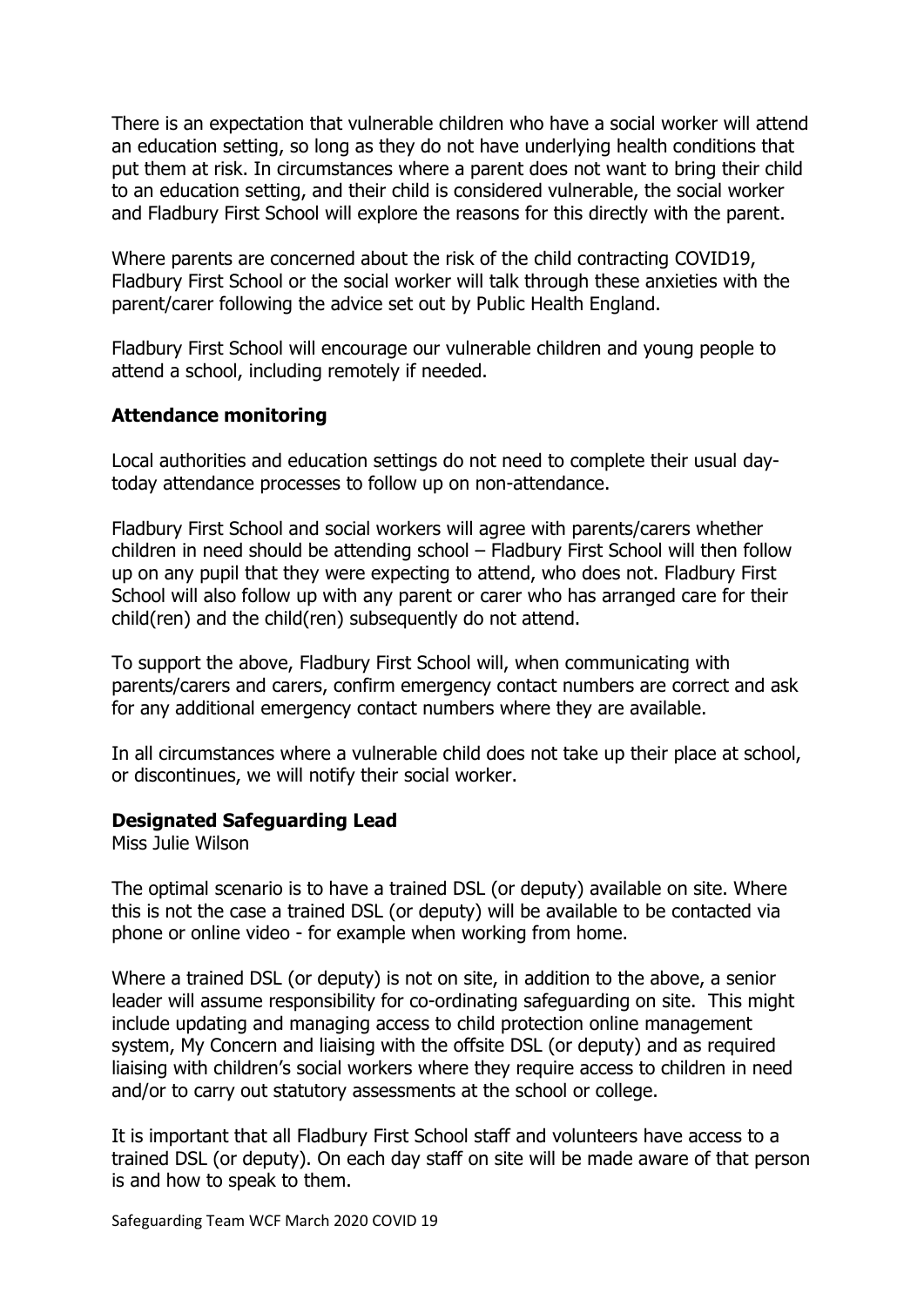The DSL will continue to engage with social workers, and attend all multi-agency meetings, which can be done remotely.

#### **Reporting a concern**

Where staff have a concern about a child, they should continue to follow the process outlined in the school Safeguarding Policy, this includes making a report via My Concern

In the unlikely event that a member of staff cannot access their My Concern from home, they should email the Designated Safeguarding Lead and Deputy Safeguarding Leads. This will ensure that the concern is received.

Staff are reminded of the need to report any concern immediately and without delay.

Where staff are concerned about an adult working with children in the school, they should report the concern to the headteacher. If there is a requirement to make a notification to the headteacher whilst away from school, this should be done verbally and followed up with an email to the headteacher.

Concerns around the Headteacher should be directed to the Chair of Governors

## **Safeguarding Training and induction**

DSL training is very unlikely to take place whilst there remains a threat of the COVID 19 virus.

For the period COVID-19 measures are in place, a DSL (or deputy) who has been trained will continue to be classed as a trained DSL (or deputy) even if they miss their refresher training.

All existing school staff have had safeguarding training and have read part 1 of Keeping Children Safe in Education (2019). The DSL should communicate with staff any new local arrangements, so they know what to do if they are worried about a child.

Where new staff are recruited, or new volunteers enter (add school name) they will continue to be provided with a safeguarding induction.

If staff are deployed from another education or children's workforce setting to our school, we will take into account the DfE supplementary guidance on safeguarding children during the COVID-19 pandemic and will accept portability as long as the current employer confirms in writing that:-

• the individual has been subject to an enhanced DBS and children's barred list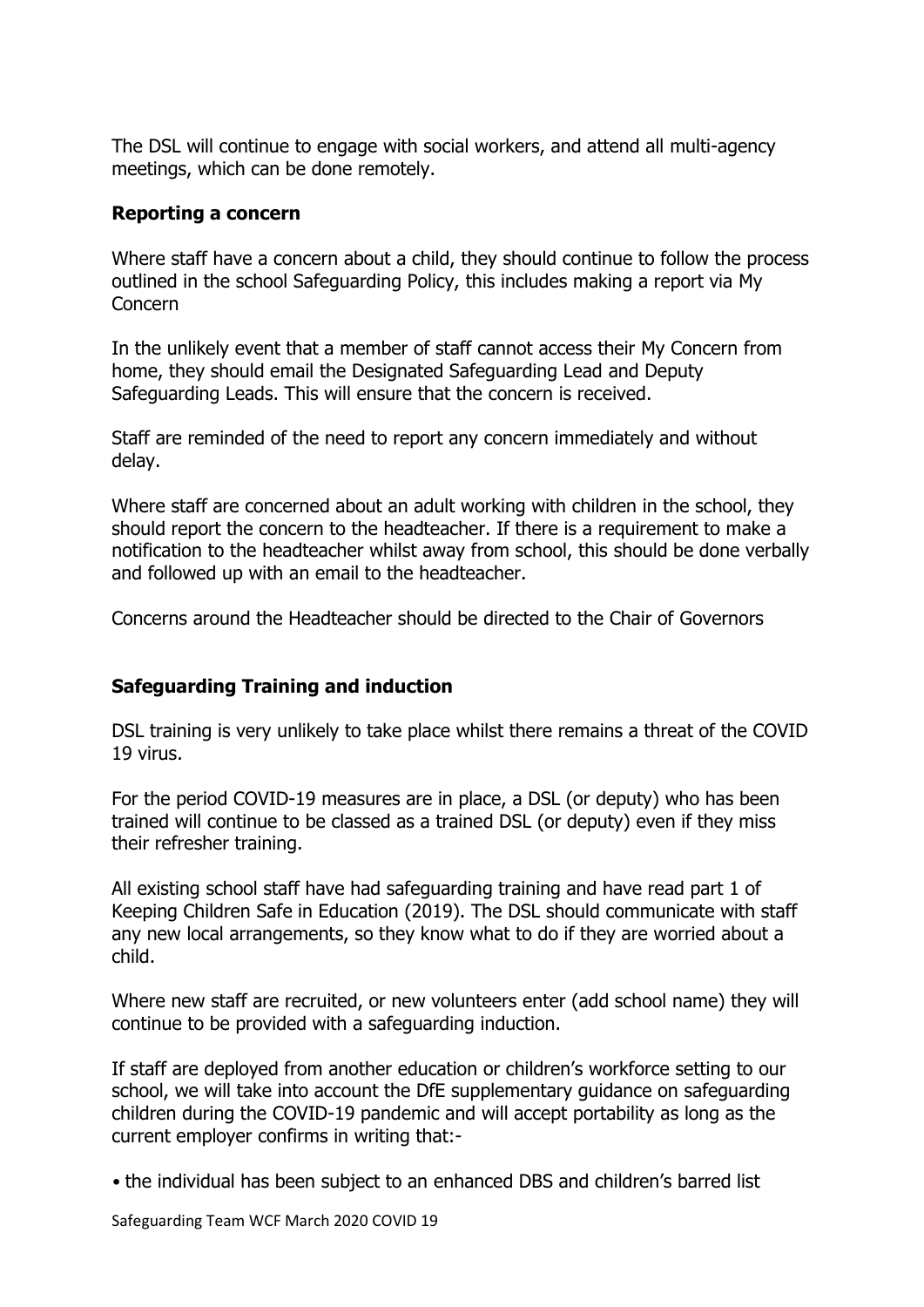check

• there are no known concerns about the individual's suitability to work with children

• there is no ongoing disciplinary investigation relating to that individual

Upon arrival, they will be given a copy of the receiving setting's child protection policy, confirmation of local processes and confirmation of DSL arrangements.

## **Safer recruitment/volunteers and movement of staff**

It remains essential that people who are unsuitable are not allowed to enter the children's workforce or gain access to children. When recruiting new staff, Fladbury First School will continue to follow the relevant safer recruitment processes for their setting, including, as appropriate, relevant sections in part 3 of Keeping Children Safe in Education (2019) (KCSIE).

In response to COVID-19, the Disclosure and Barring Service (DBS) has made changes to its guidance on standard and enhanced DBS ID checking to minimise the need for face-to-face contact.

Where Fladbury First School are utilising volunteers, we will continue to follow the checking and risk assessment process as set out in paragraphs 167 to 172 of KCSIE. Under no circumstances will a volunteer who has not been checked be left unsupervised or allowed to work in regulated activity.

Fladbury First School will continue to follow the legal duty to refer to the DBS anyone who has harmed or poses a risk of harm to a child or vulnerable adult. Full details can be found at paragraph 163 of KCSIE.

Fladbury First School will continue to consider and make referrals to the Teaching Regulation Agency (TRA) as per paragraph 166 of KCSIE and the TRA's 'Teacher misconduct advice for making a referral.

During the COVID-19 period all referrals should be made by emailing [Misconduct.Teacher@education.gov.uk](mailto:Misconduct.Teacher@education.gov.uk)

Whilst acknowledging the challenge of the current National emergency, it is essential from a safeguarding perspective that any school is aware, on any given day, which staff/volunteers will be in the school or college, and that appropriate checks have been carried out, especially for anyone engaging in regulated activity. As such, Fladbury First School keep the single central record (SCR) up to date as outlined in paragraphs 148 to 156 in KCSIE.

## **Online safety in schools**

Fladbury First School will continue to provide a safe environment, including online. This includes the use of an online filtering system.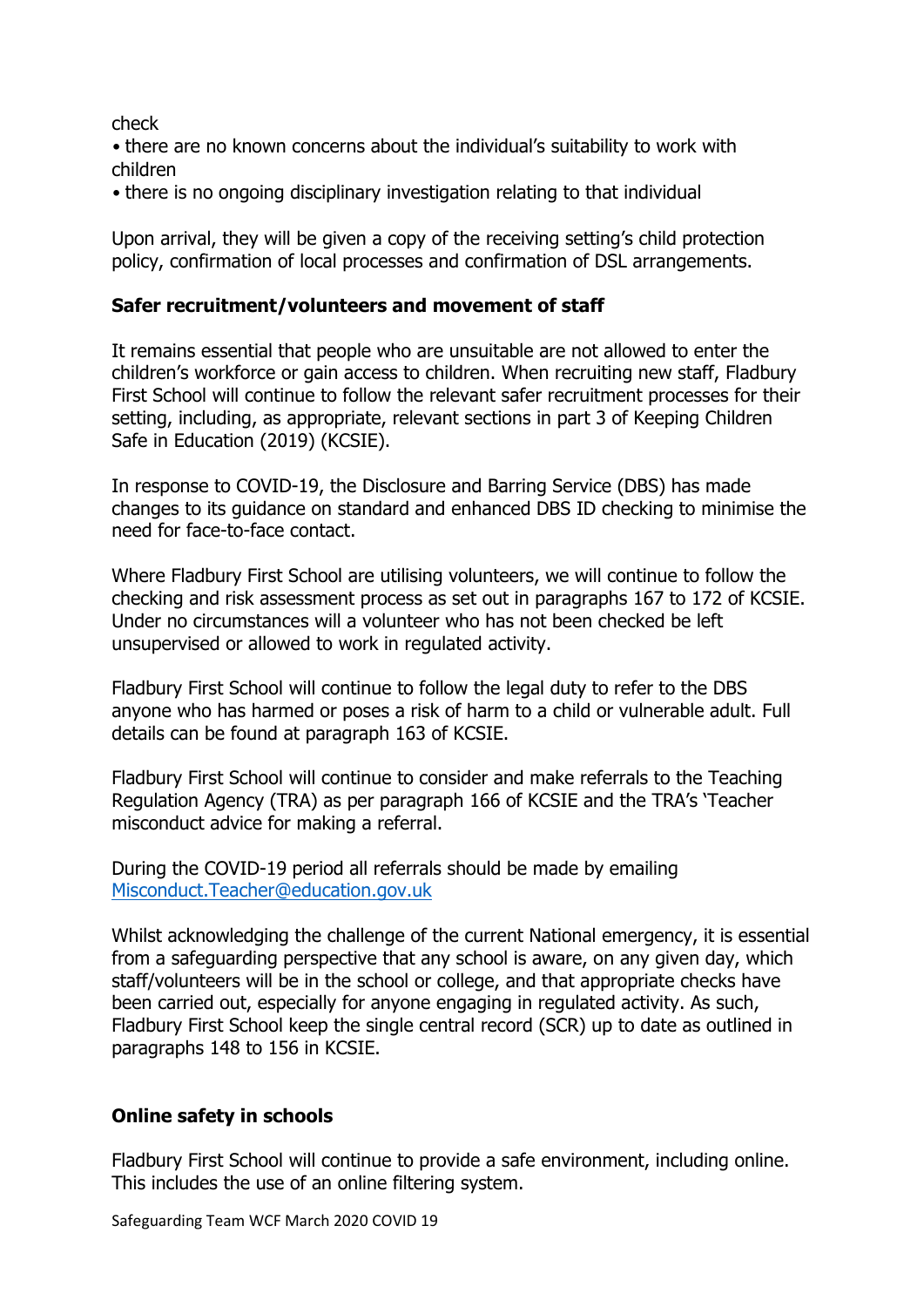Where students are using computers in school, appropriate supervision will be in place.

## **Children and online safety away from school**

It is important that all staff who interact with children, including online, continue to look out for signs a child may be at risk. Any such concerns should be dealt with as per the Child Protection Policy and where appropriate referrals should still be made to children's social care and as required, the police.

Online teaching should follow the same principles as set out in the School's code of conduct.

Fladbury First School will ensure any use of online learning tools and systems is in line with privacy and data protection/GDPR requirements.

Below are some things to consider when delivering virtual lessons, especially where webcams are involved:

• No 1:1s, groups only

• Staff and children must wear suitable clothing, as should anyone else in the household.

• Any computers used should be in appropriate areas, for example, not in bedrooms; and the background should be blurred.

• The live class should be recorded so that if any issues were to arise, the video can be reviewed.

• Live classes should be kept to a reasonable length of time, or the streaming may prevent the family 'getting on' with their day.

• Language must be professional and appropriate, including any family members in the background.

• Staff must only use platforms provided by Fladbury First School to communicate with pupils

• Staff should record, the length, time, date and attendance of any sessions held.

## **Supporting children not in school**

Fladbury First School is committed to ensuring the safety and wellbeing of all its Children and Young people.

Where the DSL has identified a child to be on the edge of social care support, or who would normally receive pastoral-type support in school, they should ensure that a robust communication plan is in place for that child or young person.

Details of this plan must be recorded, as should a record of contact have made.

The communication plans can include; remote contact, phone contact, door-step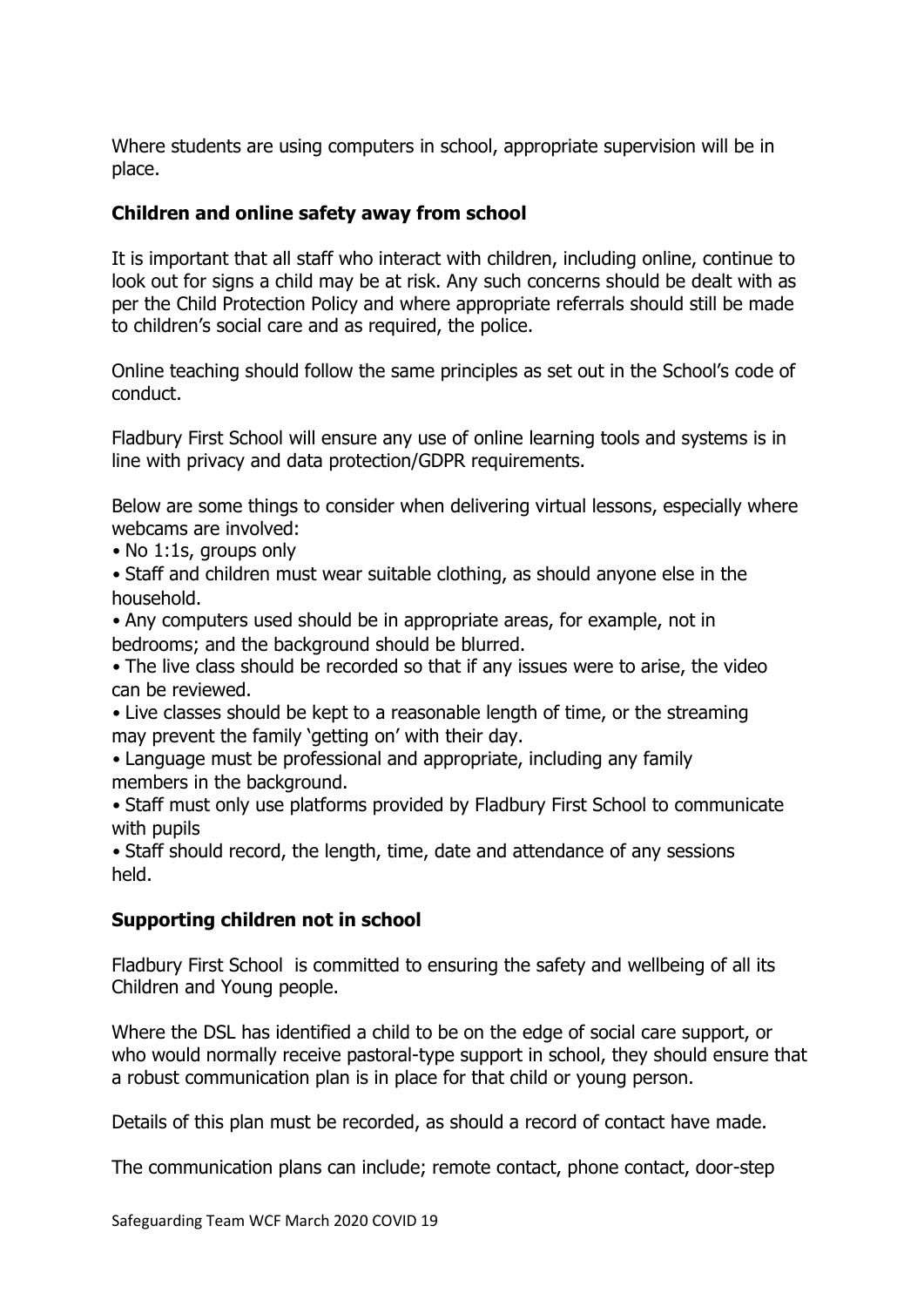visits. Other individualised contact methods should be considered and recorded.

Fladbury First School and its DSL will work closely with all stakeholders to maximise the effectiveness of any communication plan.

This plan must be reviewed regularly (at least once a fortnight) and where concerns arise, the DSL will consider any referrals as appropriate.

The school will share safeguarding messages on its website and social media pages. Fladbury First School recognises that school is a protective factor for children and young people, and the current circumstances, can affect the mental health of pupils and their parents/carers. Teachers at Fladbury First School need to be aware of this in setting expectations of pupils' work where they are at home.

Fladbury First School will ensure that where we care for children of critical workers and vulnerable children on site, we ensure appropriate support is in place for them. This will be bespoke to each child and recorded, when appropriate.

## **Supporting children in school**

Fladbury First School is committed to ensuring the safety and wellbeing of all its students.

Fladbury First School will continue to be a safe space for all children to attend and flourish.

The Headteacher will ensure that appropriate staff are on site and staff to pupil ratio numbers are appropriate, to maximise safety.

Fladbury First School will refer to the Government guidance for education and childcare settings on how to implement social distancing and continue to follow the advice from Public Health England on handwashing and other measures to limit the risk of spread of COVID19.

Fladbury First School will ensure that where we care for children of critical workers and vulnerable children on site, we ensure appropriate support is in place for them. This will be bespoke to each child and recorded on My Concern when appropriate.

Where Fladbury First School has concerns about the impact of staff absence – such as our Designated Safeguarding Lead or first aiders – will discuss them immediately with the SLT.

#### **Peer on Peer Abuse**

Fladbury First School recognises that during the closure a revised process may be required for managing any report of such abuse and supporting victims**.**